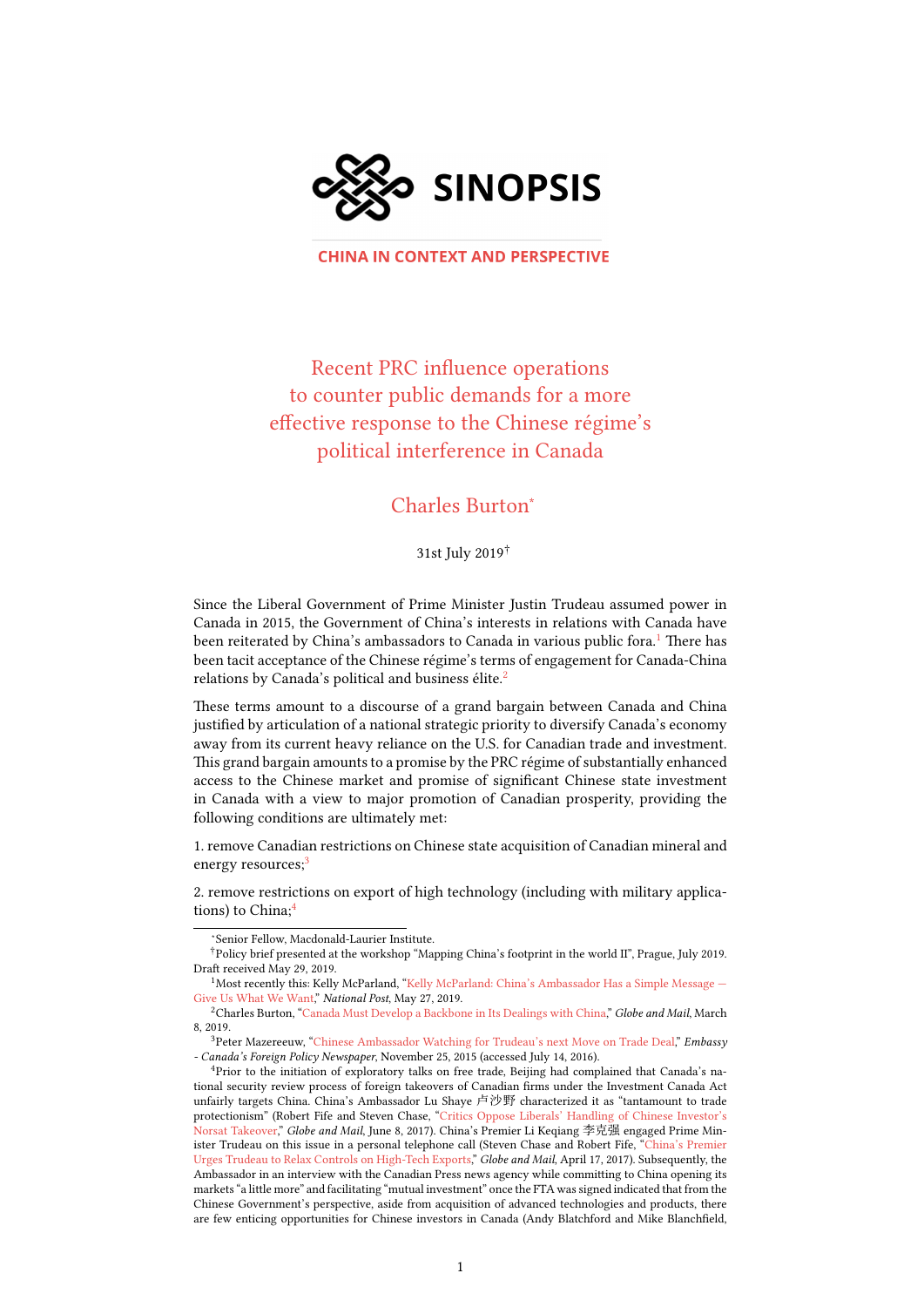3. allow the PRC to freely extradite Chinese nationals in Canada to face Chinese justice;<sup>[5](#page-1-0)</sup> and

4. cease all criticism of China's domestic and international policies and shape public opinion to support better understanding of the critical importance to Canada of enhanced engagement with the PRC.<sup>[6](#page-1-1)</sup>

So in general the dynamic between Canada and China did not require a sophisticated Chinese influence operation as the terms of engagement were more or less transparent — a promise of economic benefits to politically influential elements of Canada's élite based on accession to the four conditions listed above. Thus the political and business élite being already won over, China's United Front Work in Canada could be simply focused first on suppression of discourse damaging to China's international image and prestige and second on neutralizing Chinese dissident voices in Canada.<sup>[7](#page-1-2)</sup>

But, since the spring of 2018, there have been two precipitating events that have evidently hastened urgency in the work of PRC agents of influence operating in Canada. As a consequence, Canadian apologists for the domestic and foreign violations of the international rules based order by Chinese Communist Party policy have become more blatantly active in attempting to counter challenges to the interests of the Chinese régime in Canada.

<sup>&</sup>quot;[China Sees Free Trade with Canada as Way to Avoid Future Norsat-like Uncertainty,](http://www.cbc.ca/news/politics/china-norsat-free-trade-canada-1.4190712)" CBC News, July 5, 2017). So access to high tech currently restricted from export to China is evidently what the Chinese régime primarily hopes to get out of Canada. This is consistent with the priorities of China's current five-year plan.

<span id="page-1-0"></span><sup>5</sup>Andrew Russell, ["Canada-China Extradition Treaty: Here's What You Need to Know,](https://globalnews.ca/news/2953881/canada-china-extradition-treaty-heres-what-you-need-to-know/)" Global News, September 21, 2016.

<span id="page-1-1"></span><sup>6</sup>Reportedly when Prime Minister Trudeau was in China in December 2017, the Chinese authorities repeatedly demanded that the Government of Canada stop the Canadian media's negative reporting on China (Robert Fife and Steven Chase, ["China's Envoy Assails Canada's 'Immoral' Concerns over Takeovers,](https://www.theglobeandmail.com/politics/article-chinas-envoy-assails-canadas-concerns-over-state-owned-takeovers/)" The Globe and Mail, April 18, 2018) on the basis that it is "absurd, groundless, misleading and thus totally unacceptable" (["Is Canada's Print Media Fair on China?](https://www.asiapacific.ca/canada-asia-agenda/canadas-print-media-fair-china)" Asia Pacific Foundation of Canada, accessed May 21, 2018). The Editor of the Chinese Global Times has warned Canada that "If you continue to trade with China and benefit from it, you shouldn't let your foul-mouthed media continue their deeds" (Terry Glavin, "[Canada's Media Is in Thrall to China,](https://www.macleans.ca/politics/worldpolitics/canadas-media-is-in-thrall-to-china/)" Maclean's, May 18, 2018). This issue is one that the Government of Canada has in fact sought to address in recent years. A leaked transition document presented to the Trudeau Government on its assumption of power in 2015 urges that the "significant and challenging policy contradictions posed by a rising China" be managed by "informing public opinion about the critical importance of China to Canada's future prosperity" and "addressing negative opinions hindering Canada's interests" (Peter O'Neil,"[Canada Must Get Serious about Its Relationship with China: Transition Doc](http://www.vancouversun.com/news/canada+must+serious+about+relationship+with+china+transition+document/11407131/story.html)[ument,](http://www.vancouversun.com/news/canada+must+serious+about+relationship+with+china+transition+document/11407131/story.html)" www.vancouversun.com, accessed November 17, 2015). Subsequently, the Trudeau government became actively involved in a two-year project, bankrolled by major corporations with high level Canadian Government participation, entitled "Public Policy Forum: Consultative Forum in China (Public Policy Forum,"[Toward 'Eyes-Open' Engagement with China,](https://medium.com/ppf-consultative-forum-on-china/towards-eyes-open-engagement-1a7e116c1672)" PPF Consultative Forum on China (blog), June 20, 2017) whose purpose is to change Canadian public opinion in favour of a China free trade deal (Robert Fife and Steven Chase, ["Think Tank Leads Corporate-Funded Campaign to Sway Canadians on Chinese Trade,](https://www.theglobeandmail.com/news/politics/think-tank-leads-corporate-funded-campaign-to-sway-canadians-on-chinese-trade/article35406698/)" Globe and Mail, June 20, 2017). In the documents about the consultation are such assertions as: China today is reflective of history and unique institutions so societal values and practices differ; the West should accommodate international rules and institutions to China's values and interests; Canadians should be made aware of important economic benefit of engagement with China; the media creates public opinion that is unsophisticated, polarizing choice of trade vs. human rights so need to counter with nuanced and sophisticated alternative discourse directed at the 50% of the Canadian population that can have their minds changed; the "experts" have complex insight, public opinion is to be brought 'round; replace human rights with environment, social, educational, governance collaboration with CCP; public policy should not be dictated to by public attitudes ("[Canada-China Session 1: Setting the Stage, Public Opinion Trends, Approaches](https://www.ppforum.ca/articles/session-1-recap-setting-the-stage-opinion-trends-trade/) [to Trade](https://www.ppforum.ca/articles/session-1-recap-setting-the-stage-opinion-trends-trade/)," Public Policy Forum (blog), accessed March 6, 2018).

<span id="page-1-2"></span><sup>7</sup>Porter, Catherine."[Chinese Dissidents Feel Heat of Beijing's Wrath. Even in Canada.](https://www.nytimes.com/2019/04/01/world/canada/china-dissident-harassment-sheng-xue.html)" The New York Times, April 1, 2019, sec. World.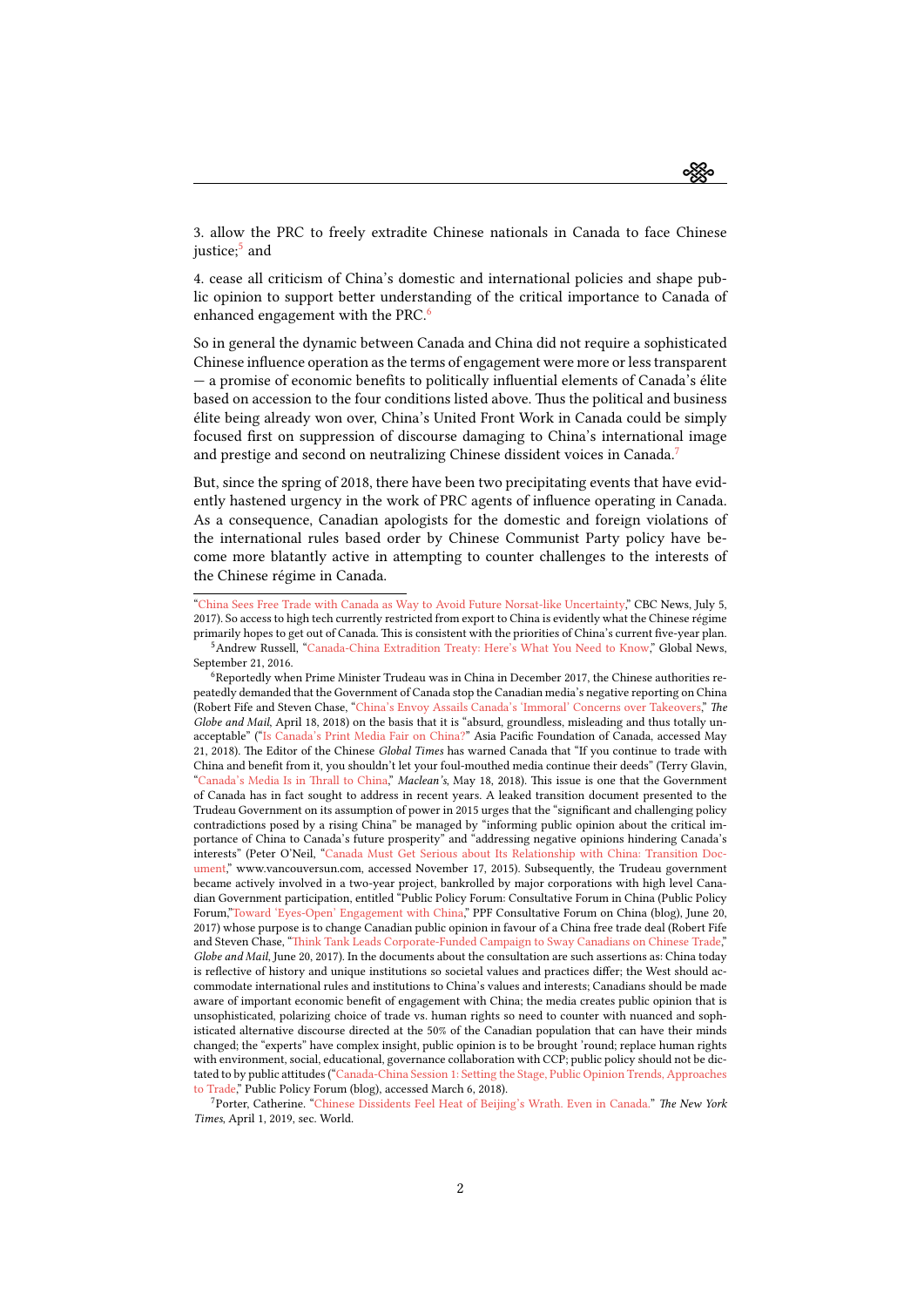ઌૺૹૢૺૺૺૺૺૺૺૺૺ

## Demonstration Effect of Changes in Australia's Approach to the PRC

The first precipitating event was the demonstration effect of the debate in Australia over Chinese influence operations in that country. In June 2018, the Parliament of Australia enacted two acts of legislation: the "Foreign Influence Transparency Scheme Act<sup>"[8](#page-2-0)</sup> and the "National Security Legislation Amendment (Espionage and Foreign Interference) Act."[9](#page-2-1) These have been characterized by the Government of Australia as "strong new laws against those who seek to undermine our national security and our democratic institutions and processes." They introduce clearer definitions of existing spying offences including a new offence relating to the theft of trade secrets on behalf of a foreign government. A new aggravated offence for providing false and misleading information in the context of security clearance processes has been introduced. Law enforcement agencies have been granted more access to telecommunications interception powers to investigate these serious offences. Most of the specified penalties for prejudicing national security are 20 years imprisonment if the conduct was intentional or 15 years if done recklessly.

While the Australian legislation does not specify that the new legislation is directed against any particular country, it is characterized as "a critical tool to use to counter the growing and ever-changing threat faced by Australia and other countries." The Government of China has suggested that Australia's politicians in enacting this legislation are motivated by xenophobia and racism. Lu Kang 陆慷 a spokesman for the Chinese Foreign Ministry when asked about this new Australian legislation responded saying "we hope that all countries could cast off Cold War mind-set and strengthen exchanges and cooperation on the basis of mutual respect and equal treat-ment."<sup>[10](#page-2-2)</sup>

But regardless, there are legitimate concerns over the 2017 National Security Law of the People's Republic of China<sup>[11](#page-2-3)</sup> which stipulates that PRC citizens "have a duty to cooperate with state intelligence and security agencies."[12](#page-2-4) Article 6 of the law reads: "All national bodies, military forces, political parties, social groups, enterprise and undertaking organizations, as well as citizens, shall support, cooperate with and collaborate in national intelligence work, and maintain the secrecy of national intelligence work they are aware of. $n^{13}$  $n^{13}$  $n^{13}$ 

On September 28, 2018 the Canadian Association for Security and Intelligence Studies (CASIS) held its annual symposium, with the funding support of the Canadian Security Intelligence Service, on the theme of "China: What Kind of Superpower?"[14](#page-2-6) The symposium was attended by representatives of several Canadian government agen-

<span id="page-2-0"></span><sup>8</sup>Parliament of Australia,"[Foreign Influence Transparency Scheme Bill 2018](https://www.aph.gov.au/Parliamentary_Business/Bills_Legislation/Bills_Search_Results/Result?bId=r6018)," text, accessed September 25, 2018.

<span id="page-2-1"></span><sup>9</sup>Parliament of Australia, ["National Security Legislation Amendment \(Espionage and Foreign Interfer](https://www.aph.gov.au/Parliamentary_Business/Bills_Legislation/Bills_Search_Results/Result?bId=r6022)[ence\) Bill 2018,](https://www.aph.gov.au/Parliamentary_Business/Bills_Legislation/Bills_Search_Results/Result?bId=r6022)" text, accessed September 25, 2018.

<span id="page-2-2"></span><sup>10</sup>Ministry of Foreign Affairs People's Republic of China,"[Foreign Ministry Spokesperson Lu Kang's](http://subsites.chinadaily.com.cn/ministries/foreignaffairs/2018-06/28/c_247772.htm) [Regular Press Conference on June 27, 2018](http://subsites.chinadaily.com.cn/ministries/foreignaffairs/2018-06/28/c_247772.htm)," accessed May 24, 2019.<br><sup>11</sup> ["National Intelligence Law of the People's Republic of China \(Draft\)](https://chinacopyrightandmedia.wordpress.com/2017/05/16/national-intelligence-law-of-the-peoples-republic-of-china-draft/)," China Copyright and Media

<span id="page-2-3"></span><sup>(</sup>blog), May 16, 2017.

<span id="page-2-4"></span> $12$ Canadian Security Intelligence Service, ["China's Intelligence Law and the Country's Future Intelli](https://www.canada.ca/en/security-intelligence-service/corporate/publications/china-and-the-age-of-strategic-rivalry/chinas-intelligence-law-and-the-countrys-future-intelligence-competitions.html)[gence Competitions,](https://www.canada.ca/en/security-intelligence-service/corporate/publications/china-and-the-age-of-strategic-rivalry/chinas-intelligence-law-and-the-countrys-future-intelligence-competitions.html)" May 10, 2018.

<span id="page-2-6"></span><span id="page-2-5"></span><sup>13&</sup>quot; National Intelligence Law of the People's Republic of China (Draft)."

<sup>14</sup>[CASIS Annual Symposium,](https://casis-acers.ca/wp-content/uploads/2018/09/CASIS-Symposium-Program-September-28-2.pdf) Friday, September 28, 2018 Canadian War Museum, Barney Danson Theatre. While a summary of the conference proceedings was promised by the organizers at the end of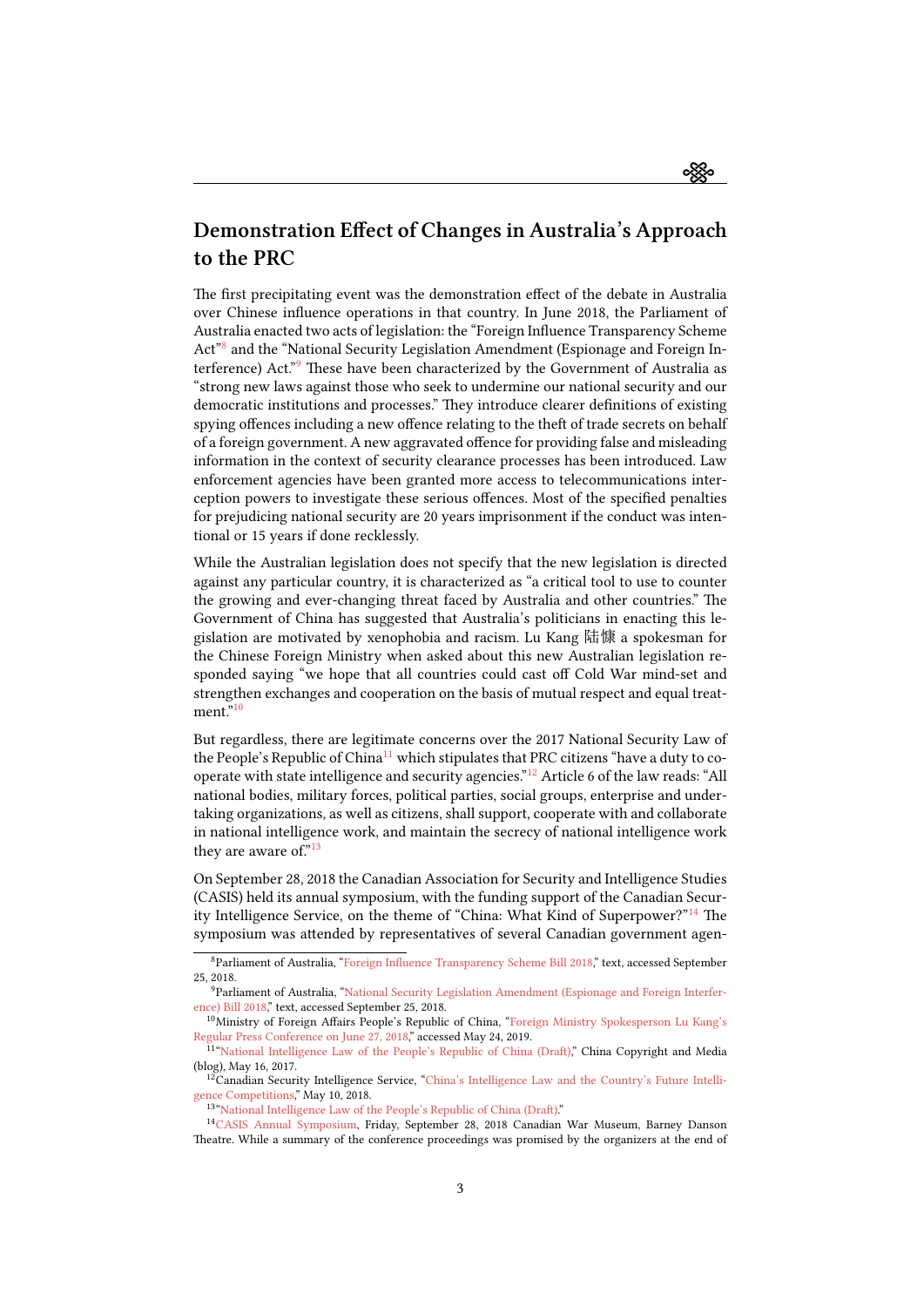ઌૣૺૹૢૺૺૺૺૺૺૺૺૺ

cies.[15](#page-3-0) In the course of discussion there was strong opposition expressed to Canada considering foreign interest legislation comparable to that enacted by Australia. Critics of the Australian approach averred that "security is only one factor in Canada-China relations" and that indeed there is no need to pursue the matter further as already "Canada has been quiet and effective against Chinese harassment, espionage." This corresponds to the earlier assertion by Carleton University professor Jeremy Paltiel that "we should not be hamstrung by fear and suspicion of security risks."<sup>[16](#page-3-1)</sup> Paul Evans of the Liu Institute for Global Issues at the University of British Columbia reiterated his opposition to the Australian legislation at the Manning Networking Conference 2019 in a debate with the author entitled "China: Friend or Foe?" on March 24, 2019. But at this latter event, Evans's assertion of Canada's "quiet and effective" response to Chinese influence operations in Canada was vigorously challenged. $17$ 

In October 5, 2018 there was a Panel Discussion held in the Centre Block of Parliament in Ottawa on the theme of " 'Chinese Interference' in Canada: What do we know and what should we do about it?"<sup>[18](#page-3-3)</sup> As described in the summary report of this panel, "the goal of the panel was to have a sober discussion about real and perceived threats of Chinese interference in Canadian affairs. Co-sponsored by Liberal MP Joyce Murray, NDP MP Don Davies, Conservative Senator Victor Oh (胡子修), and Independent Senator Yuen Pau Woo (胡元豹), this was a non partisan event that was designed to advance parliamentarians"'understanding of the issues in order to minimize the risk of politicization and public over-reaction to concerns about Chinese influence and interference. By learning from the US and Australian experience, Canada can avoid missteps taken in those countries and instead chart a response that is appropriate to our circumstances, needs, and priorities." Among the panelists were Paul Evans (who had previously served as Co-CEO of the Vancouver-based Asia-Pacific Foundation with Yuen Pau Woo) and former Canadian Ambassador to China, Guy Saint-Jacques.

The main points presented are that

The fact that Australia turned to new legislation as well as the creation of a 'National Counter Foreign Interference Coordinator' should be seen in the context of the unique circumstances that shaped the foreign interference debate in that country, and not taken as a model to be replicated in other jurisdictions that may already have the tools to deal with inappropriate foreign activities.

the event as forthcoming, the CASIS website only shows summaries of the CASIS Conference proceedings up to 2017. The 2018 event summary had not been posted [as of May 2019.](https://casis-acers.ca/sample-page/httpwww-casis-acers-causannual-symposium/resources/)

<span id="page-3-0"></span><sup>&</sup>lt;sup>15</sup>From the Symposium program: Marie Careau, Director Asia-Pacific and the Americas, International Assessment Secretariat, Privy Council Office, Erik Bjornson, Deputy Director, Asia-Pacific Policy, DND, Susan Gregson, formerly Assistant Deputy Minister for Asia Pacific at Global Affairs Canada, Gordon Houlden formerly Director General of the East Asian Bureau of the Department of Foreign Affairs and International Trade.

<span id="page-3-1"></span><sup>&</sup>lt;sup>16</sup>Jeremy Paltiel, "Restoring Strategy to the Strategic Partnership: Canada and China Reimagined," in Asif B. Farooq and Scott McKnight, ed. [Moving Forward: Issues in Canada-China Relations](https://munkschool.utoronto.ca/ai/files/2016/02/Moving_Forward_Farooq_McKnight.pdf) (Asian Institute at the Munk School of Global Affairs, University of Toronto, 2016).

<span id="page-3-2"></span><sup>17&</sup>quot;Public Record: Manning Networking Conference 2019 - China: Friend or Foe?," CPAC, accessed May 24, 2019. Burton's opening statement: Charles Burton, ["Is China a Friend to Canada or Not? – Lessons from](https://www.macdonaldlaurier.ca/china-friend-canada-not-lessons-aristotle-charles-burton-inside-policy/) [Aristotle](https://www.macdonaldlaurier.ca/china-friend-canada-not-lessons-aristotle-charles-burton-inside-policy/)," Macdonald-Laurier Institute (blog), April 17, 2019.

<span id="page-3-3"></span><sup>18</sup>Summary Report of a Panel Discussion, Centre Block, Parliament Hill, and Ottawa, ["'Chinese Interfer](http://www.senatoryuenpauwoo.ca/uploads/3/9/0/1/39018137/chineseinterferencesummaryreportoct15.pdf)[ence' in Canada: What Do We Know and What Should We Do about It?](http://www.senatoryuenpauwoo.ca/uploads/3/9/0/1/39018137/chineseinterferencesummaryreportoct15.pdf)," Yuen Pau Woo 胡元豹, accessed March 14, 2019.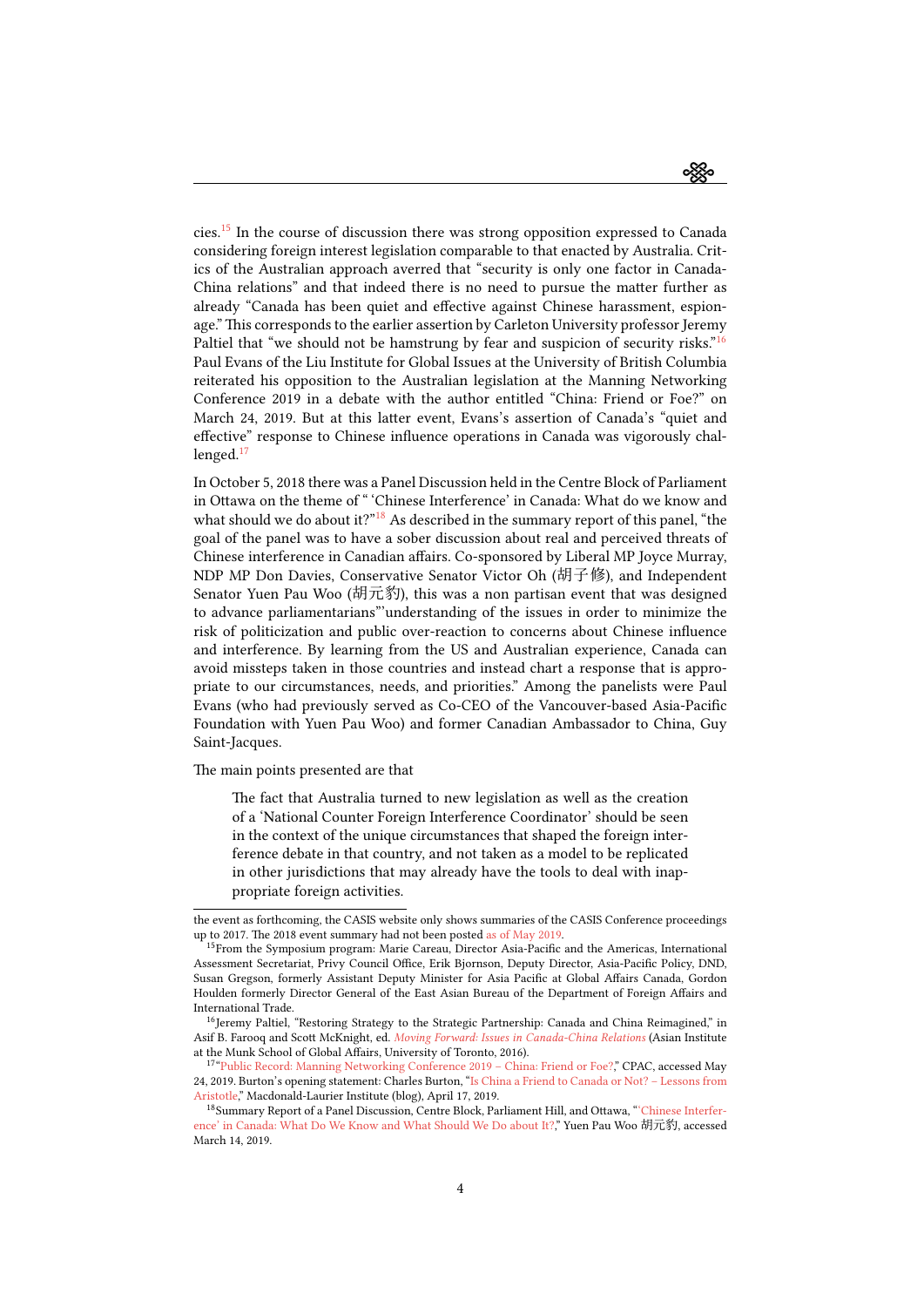ઌૣૹૢૺૺૺૺૺૺૺૺ

Panelists agreed that it was important for Canada to avoid the excesses that have characterized the Chinese interference debate in the US and Australia.

and

It was suggested that Canada already has the toolkit to deal with cases of Chinese interference in Canada, and that security and intelligence officials have already been taking action.

So there are two main points made:

- 1. Canada should not be adopting legislation to address the threat as Australia has.
- 2. The Government should not allocate more resources to the China operations of the Royal Canadian Mounted Police, the Communications Security Establishment and the Canadian Security Intelligence Service.

The document concludes: "The bigger issue that all parties need to keep in perspective is Canada's relationship with China, and how to build stronger political, economic and cultural ties."

This suggests that if Canada does act against the PRC's espionage activities in Canada in an enhanced meaningful and effective way that the PRC will retaliate in ways damaging to other Canadian interests.

## Canada's Arrest of the Huawei CFO

The second precipitating event that has evidently hastened urgency in the work of PRC agents of influence operating in Canada was the Vancouver Airport arrest of Huawei CFO, Meng Wanzhou 孟晚舟 on December 1, 2018 in response to a U.S. Government extradition request. Ms. Meng is wanted by U.S. authorities on serious charges of fraud relating to allegations that she misled Huawei's bankers about Hua-wei business they were financing in violation of U.S. sanctions on Iran.<sup>[19](#page-4-0)</sup>

In the days following Meng's arrest, China arrested two Canadian citizens on allegations of engaging in espionage activities that have endangered Chinese national security: Michael Kovrig, a Canadian diplomat on leave, and Michael Spavor, an entrepreneur well connected with the North Korean régime. Justin Trudeau has charac-terized their circumstances as arbitrary detentions.<sup>[20](#page-4-1)</sup> Subsequently unexpected death sentences were handed out to two Canadians for drugs offences.<sup>[21](#page-4-2)</sup> In economic retaliation China banned, on entirely spurious false grounds, the import of Canadian canola seed and some Canadian pork products, causing difficulty for 43,000 canola producers in western Canada (China was taking 40% of Canada's canola seed exports) and for pig farmers in Quebec as well as impacting on Ontario soy bean producers as well

and

<span id="page-4-0"></span><sup>&</sup>lt;sup>19</sup>JasonProcter, "[Everything You Need to Know about Huawei, Meng Wanzhou and Her Possible Extra](https://www.cbc.ca/news/canada/british-columbia/huawei-meng-extradition-questions-fraud-1.4943162)[dition](https://www.cbc.ca/news/canada/british-columbia/huawei-meng-extradition-questions-fraud-1.4943162)," CBC News, December 12, 2018; Charles Burton, ["Meng Wanzhou and the Future of Canada-China](https://www.macdonaldlaurier.ca/meng-wanzhou-future-canada-china-relations-charles-burton-inside-policy/) [Relations: Charles Burton for Inside Policy](https://www.macdonaldlaurier.ca/meng-wanzhou-future-canada-china-relations-charles-burton-inside-policy/)," Macdonald-Laurier Institute (blog), January 21, 2019.

<span id="page-4-1"></span><sup>&</sup>lt;sup>20</sup> Jessica Vomiero, ["Canada Needs to Keep Kovrig, Spavor at Forefront of China Relations, Former De](https://globalnews.ca/news/5292154/canadian-man-detained-china-kovrig-spavor/)[tainee Says](https://globalnews.ca/news/5292154/canadian-man-detained-china-kovrig-spavor/)," Global News, May 19, 2019.

<span id="page-4-2"></span><sup>21</sup>National Post Staff,"[Freeland slams 'inhumane' sentence as China gives second Canadian death penalty](https://nationalpost.com/news/world/second-canadian-sentenced-to-death-in-china-for-drugs-offences) [for drugs offences](https://nationalpost.com/news/world/second-canadian-sentenced-to-death-in-china-for-drugs-offences)," National Post, April 30, 2019.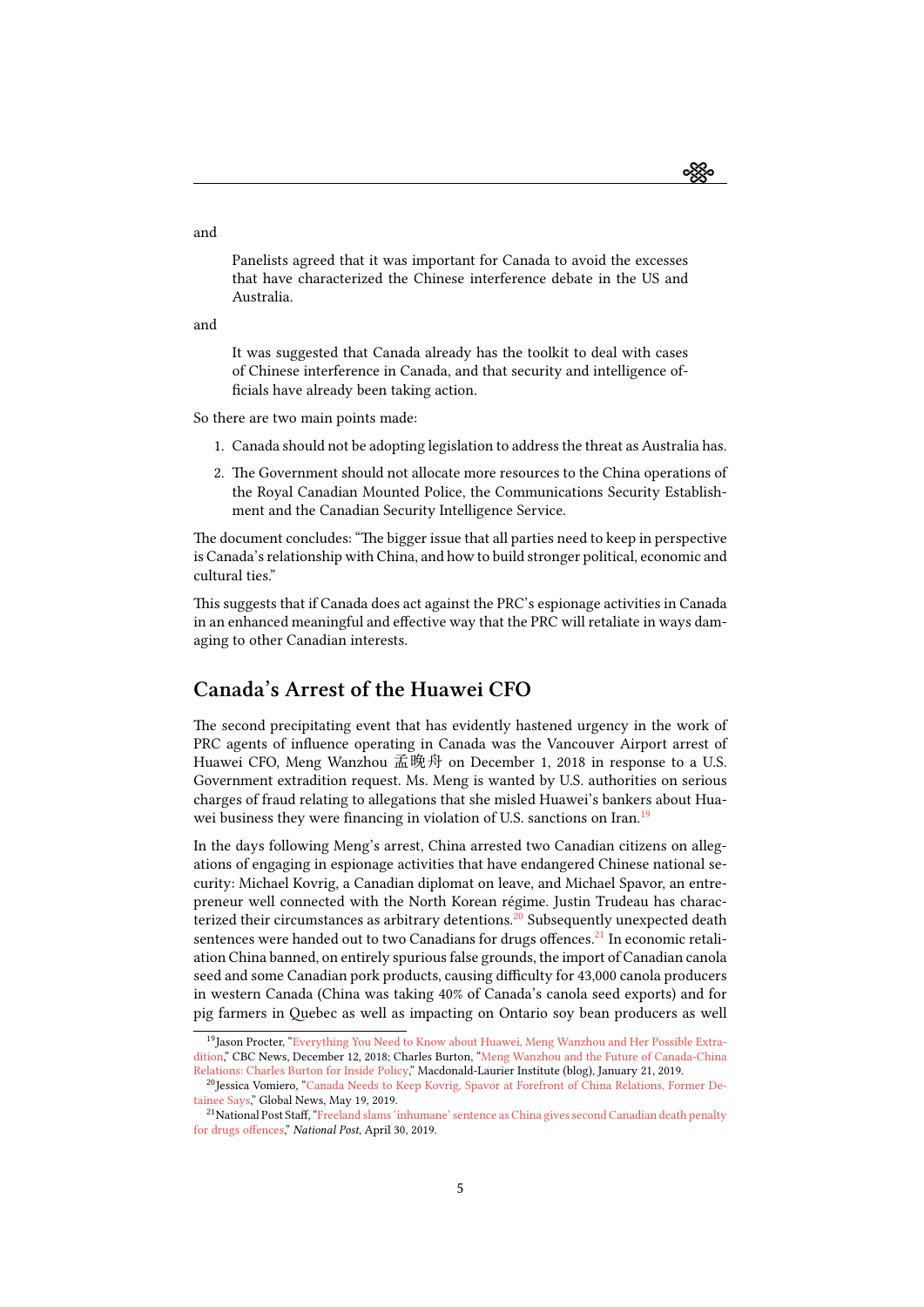ઌૣૹૢૺૺૺૺૺૺૺૺ

as others by imposing other non-tariff barriers rendering Canadian commodities less competitive in the Chinese market.<sup>[22](#page-5-0)</sup>

Just weeks after Meng Wanzhou's arrest, Trudeau fired Canada's former ambassador to China, John McCallum, on January 27, 2019 for going off-script by statements supportive of Ms. Meng's defence thereby undercutting the Canadian Government's efforts to address China's retaliatory measures against Canada.<sup>[23](#page-5-1)</sup> His removal was characterized by the Chinese *Global Times* as "political interference."<sup>[24](#page-5-2)</sup> The article attributes Ottawa's "stand against Beijing" to pressure from "Canada's current public opinion" instigated by "some Canadian media and reporters," threatening that "the Trudeau government must properly deal with China-Canada relations, or it should be prepared for Beijing's further retaliation."<sup>[25](#page-5-3)</sup>

Chinese Ambassador to Canada Lu Shaye 卢沙野 told the Globe and Mail on May 22, 2019 that the Canadian arrest of chief financial officer Meng Wanzhou, is a "political issue" and not one that should be left to the courts. In a speech on Canada-China relations sponsored by BMO Financial Group and The Globe and Mail earlier that day, Lu made it clear that diplomatic relations would not improve until Ms. Meng, who is under house arrest (but permitted to travel in the Vancouver area and have guests to her two multi-million dollar mansions there) is free to return to China.<sup>[26](#page-5-4)</sup>

The impact of China's actions has been felt by condemnatory editorials in well nigh all of Canada's local, regional and national newspapers, $^{27}$  $^{27}$  $^{27}$  a severe drop in approval rating of Canadian government engagement of China in public opinion polls<sup>[28](#page-5-6)</sup> and expressions of censure by Canadian academics who had previously offered tacit or even non-tacit support for the policies and activities of the PRC régime.<sup>[29](#page-5-7)</sup>

This does call the question as to why the PRC régime authorized Ms. Meng's travel to Canada in the first place knowing that there was a warrant issued by the Eastern District Court of the State of New York out for Meng Wanzhou's arrest and that Canada is one of many countries signatory to an extradition treaty with the Government of the United States? Then once Ms. Meng is engaged in an extradition hearing process under the purview of the Superior Court of the Province of British Columbia, a function of Canada's constitutionally mandated independent judiciary, that China would be

<span id="page-5-0"></span><sup>&</sup>lt;sup>22</sup>Rod Nickel and Hallie Gu, ["It's Not Just Canola: China Imposing Unusual Obstacles on Canadian Soy](https://business.financialpost.com/commodities/agriculture/canadian-farm-exports-run-into-chinese-wall-amid-diplomatic-dispute)[bean, Pea and Pork Exports](https://business.financialpost.com/commodities/agriculture/canadian-farm-exports-run-into-chinese-wall-amid-diplomatic-dispute)," Financial Post, April 29, 2019; Rod Nickel and David Ljunggren, ["First Canola,](https://business.financialpost.com/commodities/agriculture/exclusive-china-blocks-imports-from-two-canadian-pork-producers-amid-diplomatic-spat) [Now Pigs: China Blocks Imports from Two Canadian Pork Producers amid Diplomatic Row,](https://business.financialpost.com/commodities/agriculture/exclusive-china-blocks-imports-from-two-canadian-pork-producers-amid-diplomatic-spat)" Financial Post, May 2, 2019.

<span id="page-5-1"></span><sup>&</sup>lt;sup>23</sup>Reuters, ["Justin Trudeau Fires Ambassador to China after Remarks on Huawei Case,](https://www.theguardian.com/world/2019/jan/26/john-mccallum-canadian-ambassador-to-china-fired-huawei)" The Guardian, January 26, 2019.

<span id="page-5-3"></span><span id="page-5-2"></span><sup>&</sup>lt;sup>24</sup> ["Resignation Reveals Political Interference](http://www.globaltimes.cn/content/1137218.shtml)," Global Times, January 27, 2019.

<sup>&</sup>lt;sup>25</sup>CharlesBurton, "[A Thorny Road Lies Ahead for Canadian-Chinese Relations,](https://www.theglobeandmail.com/opinion/article-thorny-road-lies-ahead-for-canadian-chinese-relations/)" Globe and Mail, January 31, 2019.

<span id="page-5-4"></span> $^{26}\rm{Robert}$ Fife, Steven Chase and Nathan Vanderklippe, "[Chinese Ambassador Says up to Canada to Un](https://www.theglobeandmail.com/politics/article-chinese-ambassador-says-up-to-canada-to-unfreeze-diplomatic-relations/)[freeze Diplomatic Relations,](https://www.theglobeandmail.com/politics/article-chinese-ambassador-says-up-to-canada-to-unfreeze-diplomatic-relations/)" Globe and Mail, accessed May 23, 2019; Kelly McParland, ["Kelly McParland:](https://nationalpost.com/opinion/kelly-mcparland-chinas-ambassador-has-a-simple-message-give-us-what-we-want) [China's Ambassador Has a Simple Message — Give Us What We Want](https://nationalpost.com/opinion/kelly-mcparland-chinas-ambassador-has-a-simple-message-give-us-what-we-want)," National Post, May 27, 2018.

<span id="page-5-5"></span><sup>&</sup>lt;sup>27</sup>Forexample: "[Editorial: Canada Is Standing Strong against the Chinese Bully,](https://www.thespec.com/opinion-story/9390425-editorial-canada-is-standing-strong-against-the-chinese-bully/)" The Hamilton Spectator, May26, 2019, sec. Opinion; "[Editorial: It's Canada That Needs to Act on China](https://torontosun.com/opinion/editorials/editorial-its-canada-that-needs-to-act-on-china)," Toronto Sun, May 6, 2019; "[Globe Editorial: What Canada Must Learn from China's Canola War,](https://www.theglobeandmail.com/opinion/editorials/article-what-canada-must-learn-from-chinas-canola-war/)" Globe and Mail, May 9, 2019; ["Wheels](https://www.weyburnreview.com/opinion/editorial/wheels-of-justice-and-trade-move-slowly-1.23830164) [of Justice and Trade Move Slowly,](https://www.weyburnreview.com/opinion/editorial/wheels-of-justice-and-trade-move-slowly-1.23830164)" Weyburn Review, accessed May 28, 2019.

<span id="page-5-6"></span><sup>&</sup>lt;sup>28</sup>Marie-Danielle Smith, "[Majority of Canadians Think Trudeau Is Doing Bad Job Handling Tense Rela](https://nationalpost.com/news/politics/majority-of-canadians-think-trudeau-is-doing-bad-job-handling-tense-relations-with-china-poll)[tions with China: Poll,](https://nationalpost.com/news/politics/majority-of-canadians-think-trudeau-is-doing-bad-job-handling-tense-relations-with-china-poll)" National Post, February 1, 2019; Simon Little, ["Majority of B.C. Chinese Canadians](https://globalnews.ca/news/5247629/meng-wanzhou-poll/) [Back Government Non-Intervention in Meng Wanzhou Case: Poll,](https://globalnews.ca/news/5247629/meng-wanzhou-poll/)" Global News, May 6, 2019.

<span id="page-5-7"></span><sup>&</sup>lt;sup>29</sup>Nathan Vanderklippe, ["More than 100 Scholars, Former Diplomats Call on China to Release Detained](https://www.theglobeandmail.com/world/article-more-than-100-scholars-former-diplomats-call-on-china-to-release/) [Canadians,](https://www.theglobeandmail.com/world/article-more-than-100-scholars-former-diplomats-call-on-china-to-release/)" Globe and Mail, January 21, 2019.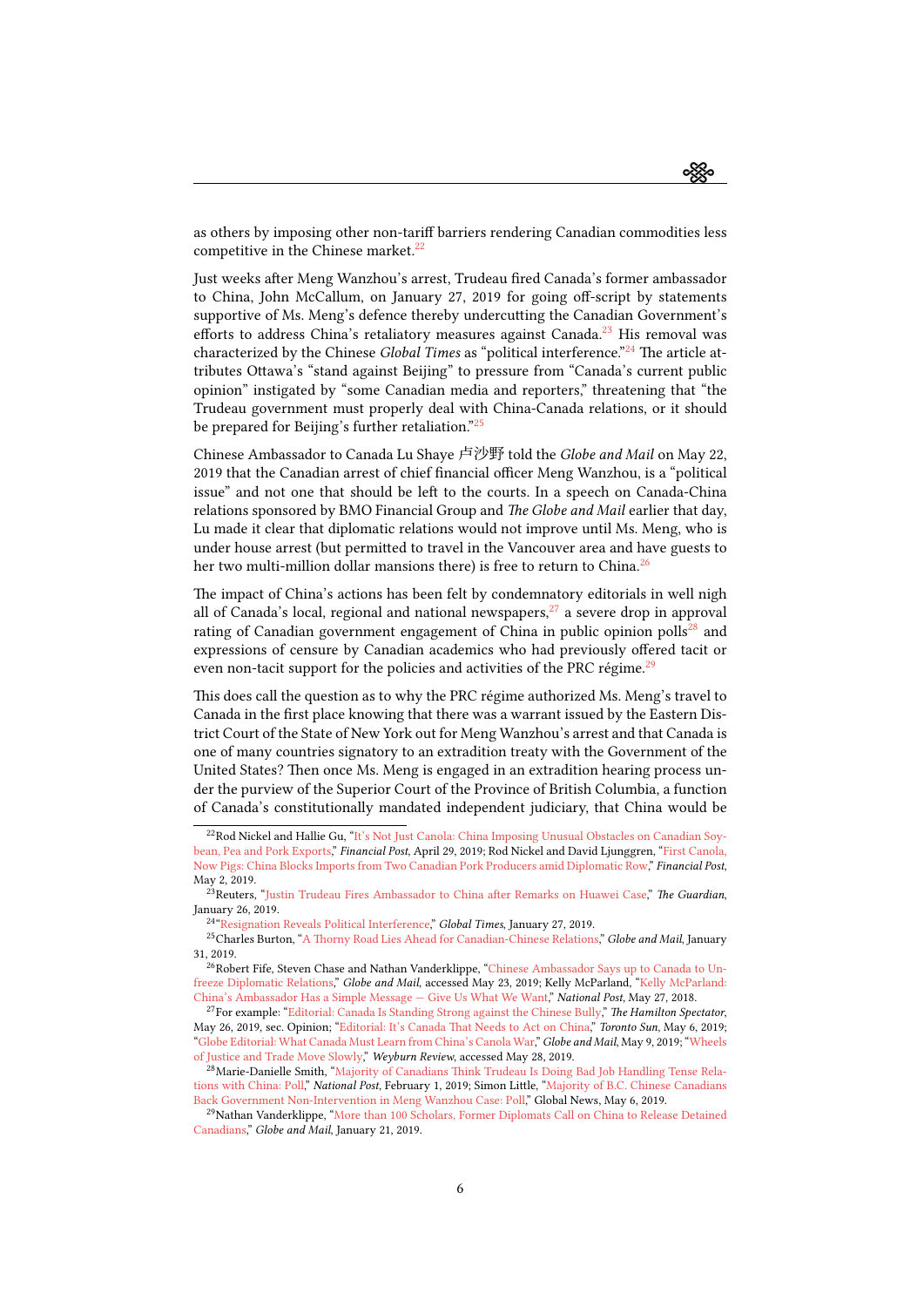

prepared to do such damage to the pre-existing terms of the PRC's engagement with Canada in the vain hope of achieving political interference in a Canadian judicial process. Now any movement toward a bilateral trade agreement with China, or authorizing installation of Huawei 5G technology into Canada's telecommunications networks, would be politically very damaging to the Liberal Government already facing unfavourable polling in the lead-up to Canada's federal election in October.<sup>[30](#page-6-0)</sup>

It could be that Ms. Meng's senior cadre rank qualifies her case to trump all other aspects of Canada-China relations. Another factor could be that on the assumption that Huawei gaining control over telecommunications networks around the world is a central PRC long-term strategy, there could be serious concern in Beijing that if Meng Wanzhou ends up extradited to New York State to face multiple 30-year sentences for several charges of fraud she might go states evidence and provide damning information about the relationship of Huawei to the PLA and PRC security agencies. So the PRC is prepared to go to extreme lengths hope against hope to get Meng back to safety in China. Of course her lawyers have prepared many arguments to counter the U.S. extradition request which could be adjudicated over a period of years of due process of law in the Canadian courts.<sup>[31](#page-6-1)</sup>

A consequence has been that the opposition Conservative Party, currently well ahead in the polls in the lead up to the Canadian general election this fall, has issued a foreign policy statement whose central feature is a "reset" of Canada's relations with China including a commitment to withdraw Canada from the Asian Infrastructure Invest-ment Bank.<sup>[32](#page-6-2)</sup> The Liberal Government has publicly commited to render a decision on Huawei 5G prior to the October election.<sup>[33](#page-6-3)</sup> In addition to Canadian security specialists urging that the Government reject Huawei's 5G there have also been exposé reports of Huawei adopting Canadian funded research through underhanded means to advance Huawei's technological edge.<sup>[34](#page-6-4)</sup> These are on top of earlier unproven accusations that the Chinese state illicitly obtained Canada's Northern Telecom proprietary technology which played an instrumental role in the collapse of Nortel as Canada's leading telecommunications software developer.<sup>[35](#page-6-5)</sup>

So as the previous confidence that Huawei may have had that their 5G technology would be approved by the Government of Canada has dissipated since the detainment of the two Canadians by China's Ministry of State Security where they were held in an extrajudicial incarceration facility (black jail) without charge. Highly credible reports from Canadian consular sources detailing the brutal interrogation of Michael Spavor and Michael Kovrig under conditions of sensory deprivation have seriously impacted on Huawei's brand reputation because most Canadians perceive Huawei as closely associated with the PRC régime. Reports indicating that Huawei's ownership structure is murkier than the "employee-owned and managed" claim of Huawei Canada has

<span id="page-6-1"></span><span id="page-6-0"></span><sup>30</sup> ["CBC News Canada Poll Tracker](https://newsinteractives.cbc.ca/elections/poll-tracker/canada)," CBC News, April 6, 2018.

<sup>31</sup>Roshini Nair, ["Huawei CFO's Arrest and Detention Were Unlawful, Defence Says,](https://www.cbc.ca/news/canada/british-columbia/meng-wanzhou-may-8-court-appearance-1.5127740)" CBC NMews, May 8, 2019.

<span id="page-6-3"></span><span id="page-6-2"></span><sup>32</sup> ["Opposition Leader Says Canada Needs 'reset' on China, Attacks Trudeau,](https://ca.reuters.com/article/topNews/idCAKCN1SD2A2-OCATP)" Reuters, May 7, 2019.

<sup>&</sup>lt;sup>33</sup>Robert Fife and Steven Chase, ["Goodale Says Decision on Huawei 5G Network to Come before Elec](https://www.theglobeandmail.com/politics/article-goodale-says-decision-on-huawei-to-come-before-election/)[tion,](https://www.theglobeandmail.com/politics/article-goodale-says-decision-on-huawei-to-come-before-election/)" Globe and Mail, May 1, 2019.

<span id="page-6-4"></span><sup>34</sup>Sean Silkoff, Robert Fife and Steven Chase, ["Canada's Spy Agency Cautions Universities about Research](https://www.theglobeandmail.com/politics/article-csis-cautions-canadian-universities-about-research-ties-with-huawei/) [Ties with Huawei,](https://www.theglobeandmail.com/politics/article-csis-cautions-canadian-universities-about-research-ties-with-huawei/)" Globe and Mail, December 9, 2018.

<span id="page-6-5"></span><sup>&</sup>lt;sup>35</sup>Laura Payton, ["Former Nortel Exec Warns against Working with Huawei,](https://www.cbc.ca/news/politics/former-nortel-exec-warns-against-working-with-huawei-1.1137006)" CBC News, October 11, 2012.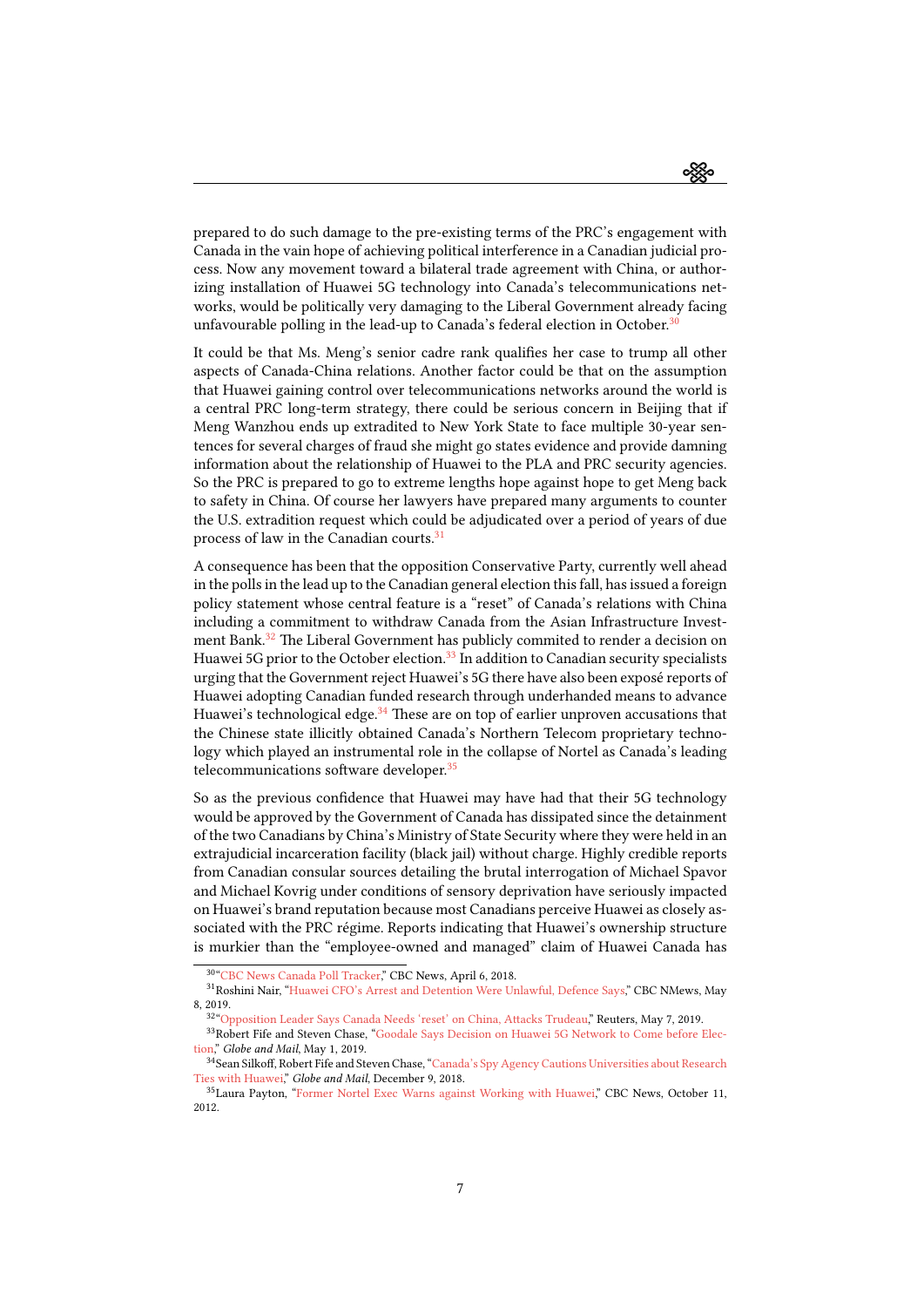ઌૣૹૢૺૺૺૺૺૺૺૺૺ

only increased public scepticism of Huawei as a responsible corporate citizen<sup>[36](#page-7-0)</sup> and sponsor of the very heavily viewed television broadcast of Canada's National Hockey League games.<sup>[37](#page-7-1)</sup>

So Huawei has undertaken a major lobbying effort using political insiders from both major parties. As reported by Terry Glavin:

A 'benefactor' member of the Canada-China Business Council, Huawei has cultivated the habit of filling senior corporate positions with veteran insiders from both the Liberal and Conservatives parties. The company has lately taken on the Canadian wing of the public-relations giant Hill+Knowlton Strategies to sell itself as a trustworthy corporate citizen. It also brought in Daniel Moulton and Chad Rogers, Ontario Liberal and Conservative party insiders, respectively, who registered earlier this year to lobby for Huawei. Morgan Elliott, a senior official from the Liberal governments of Jean Chretien and Paul Martin, is now Huawei's vice-president for government affairs. Alykhan Velshi, formerly a senior aide to Conservative prime minister Stephen Harper, was hired on as vice-president of corporate affairs. Other Huawei recruits include former journalist and Martin-Chretien era speechwriter Scott Feschuk, and Mar-tin's former director of communications, Scott Reid.<sup>[38](#page-7-2)</sup>

There are further lobbying efforts by Bell Canada and Telus, whose 4G systems are 80% and 100% Huawei kit respectively. Having acquired the Huawei technology at considerable discounts over the bids of competitors, Bell and Telus would face enormous costs if they had to retool to make their systems compatible with the 5G systems offered by Huawei's competitors: Nokia and Ericsson.

The lack of meaningful response by the Canadian Government to China's successive retaliatory measures against Canada has been justified by Canada's China pundits with close association with the current Government of Canada. This has taken the form of downplaying the PRC régime's culpability for China's gross violations of international law and practice through its "hostage diplomacy" in the cases of Kovrig and Spavor, "death penalty diplomacy" in the cases of Robert Schellenberg and Fan Wei and gross violations of the terms of China's membership in the WTO by its banning of key Canadian commodity exports into China. Yves Tiberghien, director emeritus of the Institute of Asian Research at the University of British Columbia and senior fellow at the Asia Pacific Foundation of Canada, attributes the source of the consequences for Canada of China's retaliatory measures to the United States by asserting that "the Meng affair is not a case of rule of law, but a case of application of raw international power […] in the pursuit of its own foreign-policy goals" by the United States against China.<sup>[39](#page-7-3)</sup> Tiberghien's UBC colleague Paul Evans makes a similar argu-

<span id="page-7-0"></span><sup>&</sup>lt;sup>36</sup>Raymond Zhong, ["Who Owns Huawei? The Company Tried to Explain. It Got Complicated."](https://www.nytimes.com/2019/04/25/technology/who-owns-huawei.html) The New York Times, April 26, 2019, sec. Technology.

<span id="page-7-1"></span><sup>&</sup>lt;sup>37</sup>KevinMcGran, "[Hockey Night in Canada's Relationship with Huawei to Continue,](https://www.thestar.com/sports/hockey/2018/12/11/hockey-night-in-canadas-relationship-with-huawei-to-continue.html)" Toronto Star, December 11, 2018.

<span id="page-7-2"></span><sup>&</sup>lt;sup>38</sup>Glavin,Terry. "[China's Offensive on Canada, in Plain Sight](https://www.macleans.ca/politics/ottawa/chinas-offensive-on-canada-in-plain-sight/)," Maclean's, May 17, 2019; Robert Fife and Steven Chase, ["Huawei Mounts Lobbying Push for 5G Approval, Release of Meng Wanzhou,](https://www.theglobeandmail.com/politics/article-huawei-mounts-major-push-to-get-5g-network-approval-and-gain-release/)" Globe and Mail, May 13, 2019.

<span id="page-7-3"></span><sup>&</sup>lt;sup>39</sup>Tiberghien,Yves. "[Opinion: The Canada-China Crisis Is a Game of Chess, and Ottawa Needs to Stop](https://www.theglobeandmail.com/opinion/article-the-canada-china-crisis-is-a-game-of-chess-and-ottawa-needs-to-stop/) [Playing It with Checker Pieces,](https://www.theglobeandmail.com/opinion/article-the-canada-china-crisis-is-a-game-of-chess-and-ottawa-needs-to-stop/)" Globe and Mail, May 24, 2019.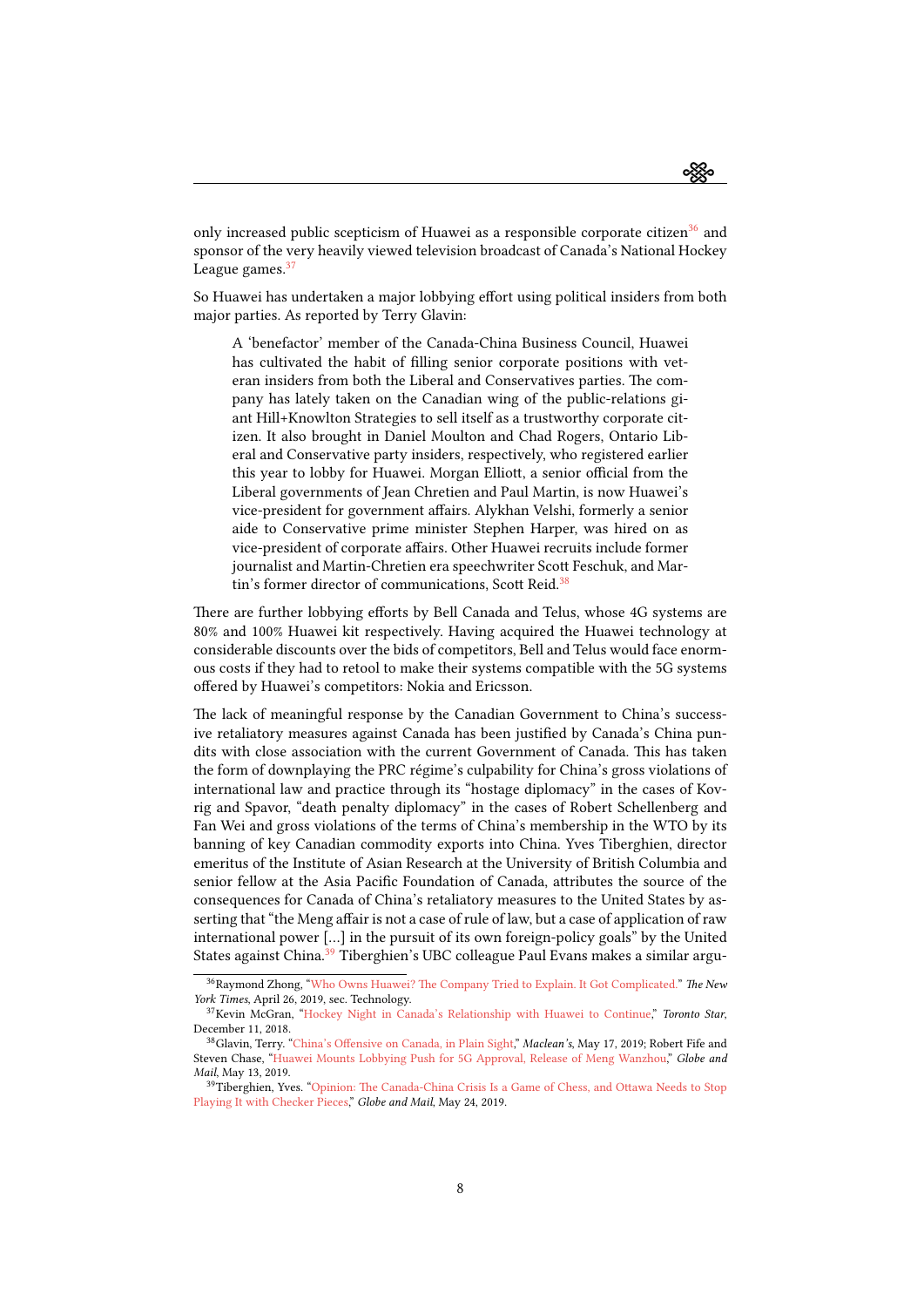ઌૺૹૢૺૺૺૺૺૺૺૺૺ

ment.[40](#page-8-0) Roland Paris, former foreign affairs adviser to Justin Trudeau and University of Ottawa professor similarly de facto supporting a policy of non-action toward the PRC further asserts "there's nothing Canada can do on its own that will force China to release the two Michaels."<sup>[41](#page-8-1)</sup>

Canada has been able to extract mildly supportive press releases from Australia, the Netherlands, Latvia, Lithuania, Estonia, Spain, Denmark — and even from more significant actors such as the European Union, NATO, the United Kingdom, France, Germany and the United States. Requests to Beijing to grant visas to our agricultural specialists to show the Chinese that our canola seeds are not contaminated as they falsely claim has met with no response.<sup>[42](#page-8-2)</sup> Canadian Foreign Minister Chrystia Freeland has been unable to speak with her Chinese counterparts about Canada's concerns including that Michael Kovrig is being interrogated about classified information that he became privy to in the course of his duties as a diplomat in China in gross vi-olation of the Vienna Convention on Diplomatic Relations.<sup>[43](#page-8-3)</sup> There is no movement toward adding the names of human rights-abusing Chinese officials to Canada's Magnitsky list despite the well-documented program of cultural genocide against China's Xinjiang Turkic Muslims.<sup>[44](#page-8-4)</sup> Canada could address China's refusal to stem the flow of Chinese fentanyl into Canada by intense inspection of all Chinese shipments for that substance.<sup>[45](#page-8-5)</sup> But there is no sign that the Government of Canada is considering this or any other measure. Needless to say, the less Canada responds to China's outrageous measures against Canada in any substantive way, the more China is emboldened in its practice of global disruption.<sup>[46](#page-8-6)</sup>

Furthermore as of May 2019, there has been no replacement of former Ambassador to China, John McCallum, meaning that Canada's representation in China has been reduced to the chargé d'affaires level. It is unclear whether Canada has been proposing candidates without response from China. There has been no move to reciprocally remove Lu Shaye as Chinese ambassador to Canada, despite his outrageous assertions arguably far exceeding the bounds of acceptable diplomatic discourse including Lu's absurd claim that is pervasive Canadian "white supremacy" informing demands for release of Kovrig and Spavor.<sup>[47](#page-8-7)</sup>

<span id="page-8-0"></span><sup>40</sup> ["Public Record: Manning Networking Conference 2019 – China: Friend or Foe?](http://www.cpac.ca/en/programs/public-record/episodes/65964784)" CPAC, accessed May 24, 2019.

<span id="page-8-1"></span><sup>&</sup>lt;sup>41</sup> Jessica Vomiero, ["Canada Has 'Very Few Options' to Secure Release of Canadians Being Held in China:](https://globalnews.ca/news/5291920/canada-release-canadians-held-in-china-kovrig-spavor/) [Experts](https://globalnews.ca/news/5291920/canada-release-canadians-held-in-china-kovrig-spavor/)," Global News, accessed May 26, 2019.

<span id="page-8-2"></span> $^{42}$ CanadianPress, Staff, "[China Refuses to Speak about Detained Canadians: Freeland,](https://globalnews.ca/news/5325752/china-detained-canadians-chrystia-freeland-ambassador/)" Global News, May 28, 2019; Charles Burton, ["Burton: China-Canada Tensions Are No Passing Storm](https://ottawacitizen.com/opinion/columnists/burton-china-canada-tensions-are-no-passing-storm)," Ottawa Citizen, May 1, 2019.

<span id="page-8-3"></span><sup>&</sup>lt;sup>43</sup>CharlesBurton, "[Canada Must Develop a Backbone in Its Dealings with China,](https://www.theglobeandmail.com/opinion/article-canada-must-develop-a-backbone-in-its-dealings-with-china/)" Globe and Mail, March 8, 2019.

<span id="page-8-4"></span><sup>44</sup>Tom Blackwell,"[Time to Sanction Rights-Abusing Chinese Officials under Canada's Magnitsky Act,](https://nationalpost.com/news/time-to-sanction-rights-abusing-chinese-officials-under-canadas-magnitsky-act-experts-say) [Experts Say](https://nationalpost.com/news/time-to-sanction-rights-abusing-chinese-officials-under-canadas-magnitsky-act-experts-say)," National Post, May 15, 2019.

<span id="page-8-5"></span><sup>&</sup>lt;sup>45</sup>TomBlackwell, "[Pressure Mounts for Canada to Push Back against China in Largely One-Sided Feud,](https://nationalpost.com/news/politics/pressure-mounts-for-canada-to-push-back-against-china-in-largely-one-sided-feud)" National Post, April 30, 2019.

<span id="page-8-6"></span><sup>46</sup>Marc Montgomery, ["China, U.S., Canada: Trade and Political Disputes and World Domination \(Inter](http://www.rcinet.ca/en/2019/05/14/china-u-s-canada-trade-and-political-disputes-and-world-domination-interview/)[view with Charles Burton\)](http://www.rcinet.ca/en/2019/05/14/china-u-s-canada-trade-and-political-disputes-and-world-domination-interview/)," Radio Canada International, May 14, 2019.

<span id="page-8-7"></span><sup>47</sup>Raymond Zhong,"[China's Ambassador to Canada Blames 'White Supremacy' in Feud Over Arrests,](https://www.nytimes.com/2019/01/10/world/asia/china-ambassador-canada-white-supremacy.html)" The New York Times, January 11, 2019, sec. World.